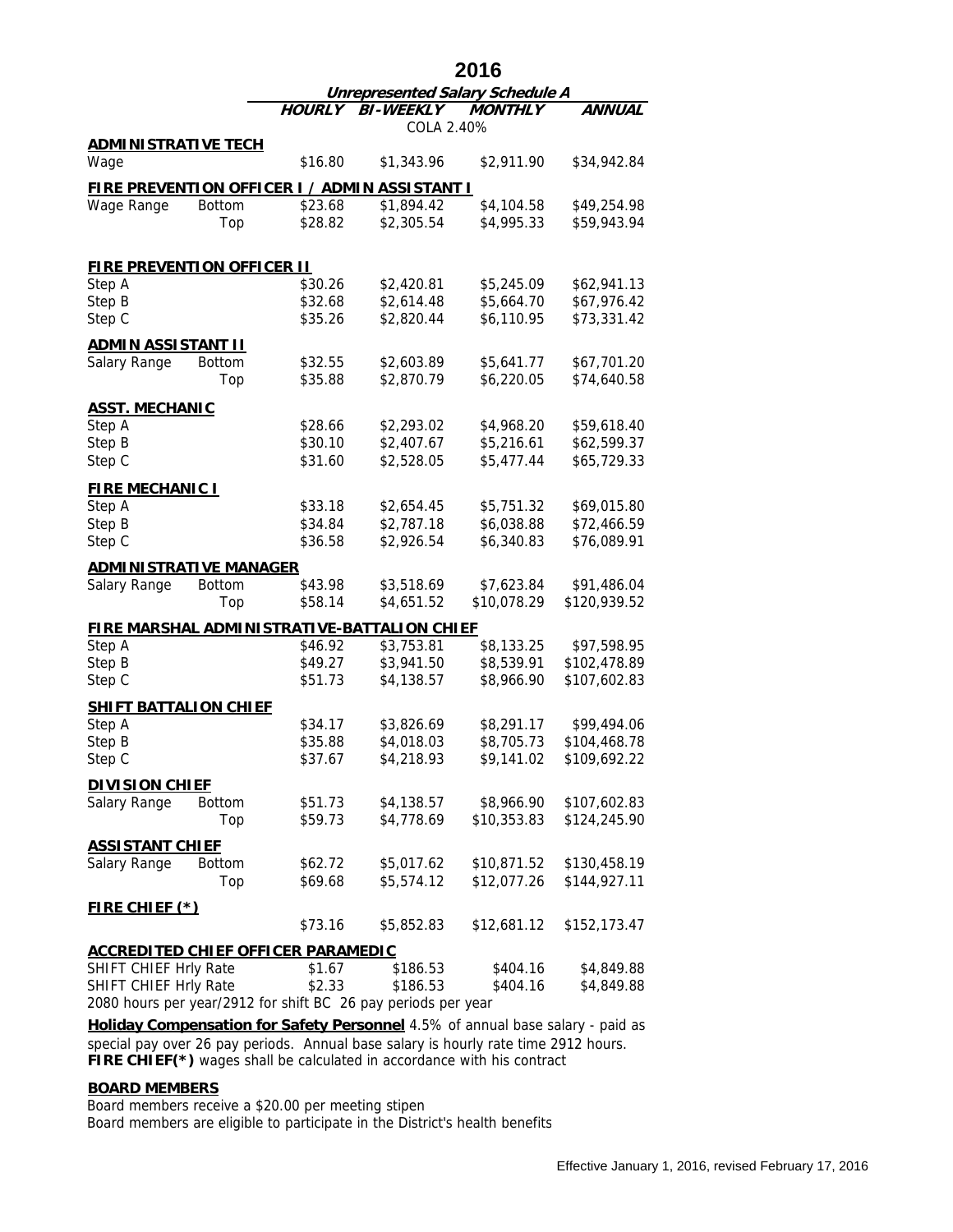|                                             |                      | 2016               |                                                                    |                            |                              |  |
|---------------------------------------------|----------------------|--------------------|--------------------------------------------------------------------|----------------------------|------------------------------|--|
|                                             |                      |                    | <b>Unrepresented Salary Schedule B</b>                             |                            |                              |  |
|                                             |                      | HOURLY             | <b>BI-WEEKLY</b><br>COLA 2.40%                                     | <b>MONTHLY</b>             | ANNUAL                       |  |
| <b>ADMINISTRATIVE TECH</b>                  |                      |                    |                                                                    |                            |                              |  |
| Wage                                        |                      | \$16.64            | \$1,331.03                                                         | \$2,883.91                 | \$34,606.86                  |  |
|                                             |                      |                    |                                                                    |                            |                              |  |
| Step A                                      |                      | \$23.45            | <b>FIRE PREVENTION OFFICER I / ADMIN ASSISTANT I</b><br>\$1,875.67 | \$4,063.94                 | \$48,767.31                  |  |
| Step B                                      |                      | \$25.79            | \$2,063.23                                                         | \$4,470.34                 | \$53,644.04                  |  |
| Step C                                      |                      | \$28.53            | \$2,282.71                                                         | \$4,945.87                 | \$59,350.43                  |  |
|                                             |                      |                    |                                                                    |                            |                              |  |
| <b>FIRE PREVENTION OFFICER II</b><br>Step A |                      | \$29.96            | \$2,396.84                                                         | \$5,193.16                 | \$62,317.96                  |  |
| Step B                                      |                      | \$32.36            | \$2,588.59                                                         | \$5,608.62                 | \$67,303.39                  |  |
| Step C                                      |                      | \$34.91            | \$2,792.51                                                         | \$6,050.45                 | \$72,605.36                  |  |
|                                             |                      |                    |                                                                    |                            |                              |  |
| <b>ADMIN ASSISTANT II</b><br>Salary Range   | <b>Bottom</b>        | \$29.96            | \$2,396.84                                                         | \$5,193.16                 | \$62,317.96                  |  |
|                                             | Top                  | \$34.91            | \$2,792.51                                                         | \$6,050.45                 | \$72,605.36                  |  |
|                                             |                      |                    |                                                                    |                            |                              |  |
| <b>ASST. MECHANIC</b>                       |                      |                    |                                                                    |                            |                              |  |
| Step A                                      |                      | \$28.39            | \$2,271.15                                                         | \$4,920.83                 | \$59,050.00                  |  |
| Step B                                      |                      | \$29.81            | \$2,384.74                                                         | \$5,166.93                 | \$62,003.18                  |  |
| Step C                                      |                      | \$31.30            | \$2,503.97                                                         | \$5,425.28                 | \$65,103.34                  |  |
| <b>FIRE MECHANIC I</b>                      |                      |                    |                                                                    |                            |                              |  |
| Step A                                      |                      | \$32.86            | \$2,629.17                                                         | \$5,696.54                 | \$68,358.50                  |  |
| Step B                                      |                      | \$34.51            | \$2,760.63                                                         | \$5,981.37                 | \$71,776.43                  |  |
| Step C                                      |                      | \$36.23            | \$2,898.66                                                         | \$6,280.44                 | \$75,365.25                  |  |
| <b>ADMINISTRATIVE MANAGER</b>               |                      |                    |                                                                    |                            |                              |  |
| Salary Range                                | <b>Bottom</b>        | \$43.56            | \$3,484.86                                                         | \$7,550.53                 | \$90,606.37                  |  |
|                                             | Top                  | \$57.62            | \$4,609.45                                                         | \$9,987.15                 | \$119,845.81                 |  |
|                                             |                      |                    | <b>FIRE MARSHAL ADMINISTRATIVE-BATTALION CHIEF</b>                 |                            |                              |  |
| Step A                                      |                      | \$46.47            | \$3,717.71                                                         | \$8,055.04                 | \$96,660.49                  |  |
| Step B                                      |                      | \$48.79            | \$3,903.60                                                         | \$8,457.79                 | \$101,493.51                 |  |
| Step C                                      |                      | \$51.23            | \$4,098.78                                                         | \$8,880.68                 | \$106,568.19                 |  |
| <u>SHIFT BATTALION CHIEF</u>                |                      |                    |                                                                    |                            |                              |  |
| Step A                                      |                      | \$33.84            | \$3,790.25                                                         | \$8,212.21                 | \$98,546.50                  |  |
| Step B                                      |                      | \$35.53            | \$3,979.76                                                         | \$8,622.82                 | \$103,473.84                 |  |
| Step C                                      |                      | \$37.31            | \$4,178.75                                                         | \$9,053.96                 | \$108,647.53                 |  |
| <b>DIVISION CHIEF</b>                       |                      |                    |                                                                    |                            |                              |  |
| Salary Range                                | <b>Bottom</b>        | \$51.23            | \$4,098.78                                                         | \$8,880.68                 | \$106,568.19                 |  |
|                                             | Top                  | \$59.21            | \$4,736.62                                                         | \$10,262.68                | \$123,152.19                 |  |
|                                             |                      |                    |                                                                    |                            |                              |  |
| <b>ASSISTANT CHIEF</b>                      |                      |                    |                                                                    |                            |                              |  |
| Salary Range                                | <b>Bottom</b><br>Top | \$62.17<br>\$69.12 | \$4,973.45<br>\$5,529.63                                           | \$10,775.82<br>\$11,980.86 | \$129,309.80<br>\$143,770.30 |  |
|                                             |                      |                    |                                                                    |                            |                              |  |
| <u>FIRE CHIEF (*)</u>                       |                      |                    |                                                                    |                            |                              |  |
|                                             |                      | \$73.16            | \$5,852.83                                                         | \$12,681.12                | \$152,173.47                 |  |
| <b>ACCREDITED CHIEF OFFICER PARAMEDIC</b>   |                      |                    |                                                                    |                            |                              |  |
| SHIFT CHIEF Hrly Rate                       |                      | \$1.65             | \$184.76                                                           | \$400.31                   | \$4,803.69                   |  |
| SHIFT CHIEF Hrly Rate                       |                      | \$2.31             | \$184.76                                                           | \$400.31                   | \$4,803.69                   |  |
|                                             |                      |                    | 2080 hours per year/2912 for shift BC 26 pay periods per year      |                            |                              |  |

**FIRE CHIEF(\*)** wages shall be calculated in accordance with his contract **Holiday Compensation for Safety Personnel** 4.5% of annual base salary - paid as special pay over 26 pay periods. Annual base salary is hourly rate time 2912 hours.

## **BOARD MEMBERS**

Board members receive a \$20.00 per meeting stipen Board members are eligible to participate in the District's health benefits